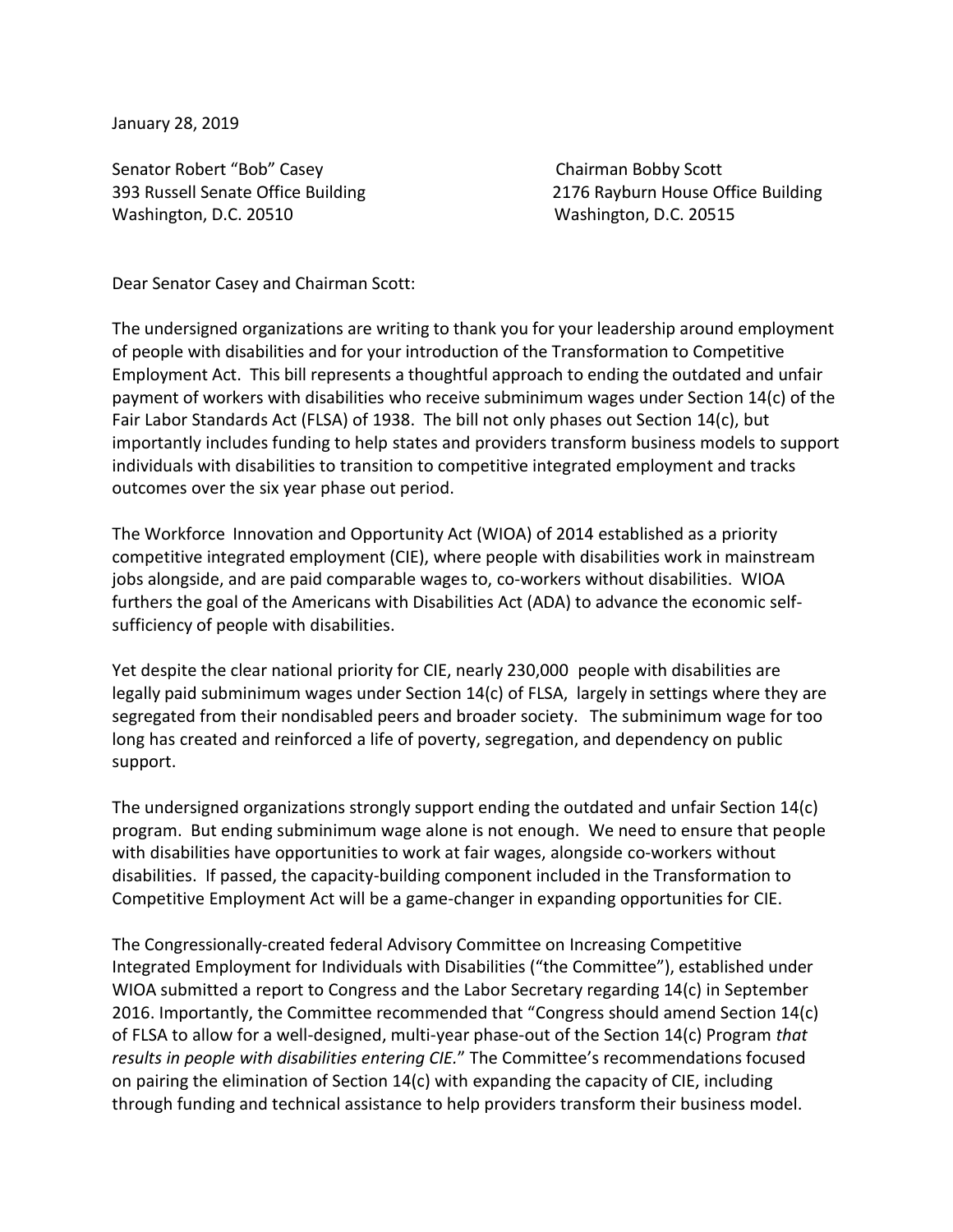The Committee also recommended improved data collection and focus on employment outcomes.<sup>i</sup> The Transformation to Competitive Employment Act would make these recommendations a reality.

Similarly, the National Council on Disability, an independent federal agency charged with advising the President, Congress, and other federal agencies regarding policies that impact people with disabilities, has repeatedly called for the elimination of subminimum wages under Section 14(c), including in its recent report, "National Disability Employment Policy, From the New Deal to the Real Deal: Joining the Industries of the Future."

The undersigned believe that the Transformation to Competitive Employment Act addresses these recommendations by providing states and employers with 14(c) certificates the funding, supports and training necessary to change the infrastructure of outdated business models, while ensuring that individuals with disabilities have opportunities for CIE and are supported throughout the process. In short, this bill signifies a critical and responsible paradigm shift for the employment of individuals with disabilities.

The undersigned organizations deeply appreciate your leadership around advancing opportunities for employment of people with disabilities. Thank you again for the introduction of this critical bill, and we stand ready to assist you as this bill moves through Congress.

Please contact Alison Barkoff, Policy Advisor to the Collaboration to Promote Self Determination [\(abarkoff@cpr-us.org](mailto:abarkoff@cpr-us.org) or 202-854-1270) or Amanda Lowe, Senior Policy Analyst at the National Disability Rights Network [\(amanda.lowe@ndrn.org](mailto:amanda.lowe@ndrn.org) or 202-408-9514 ext. 101) if you have any questions or to follow up on this letter.

Sincerely,

Association of People Supporting Employment First Autism National Committee Autism Society of America Autistic Self Advocacy Network Center for Public Representation Collaboration to Promote Self Determination Disability Rights Education & Defense Fund National Association of Councils on Developmental Disabilities National Association of State Directors of Developmental Disabilities Services National Council on Independent Living National Disability Institute National Disability Rights Network National Down Syndrome Congress National Rehabilitation Association TASH, Inc.